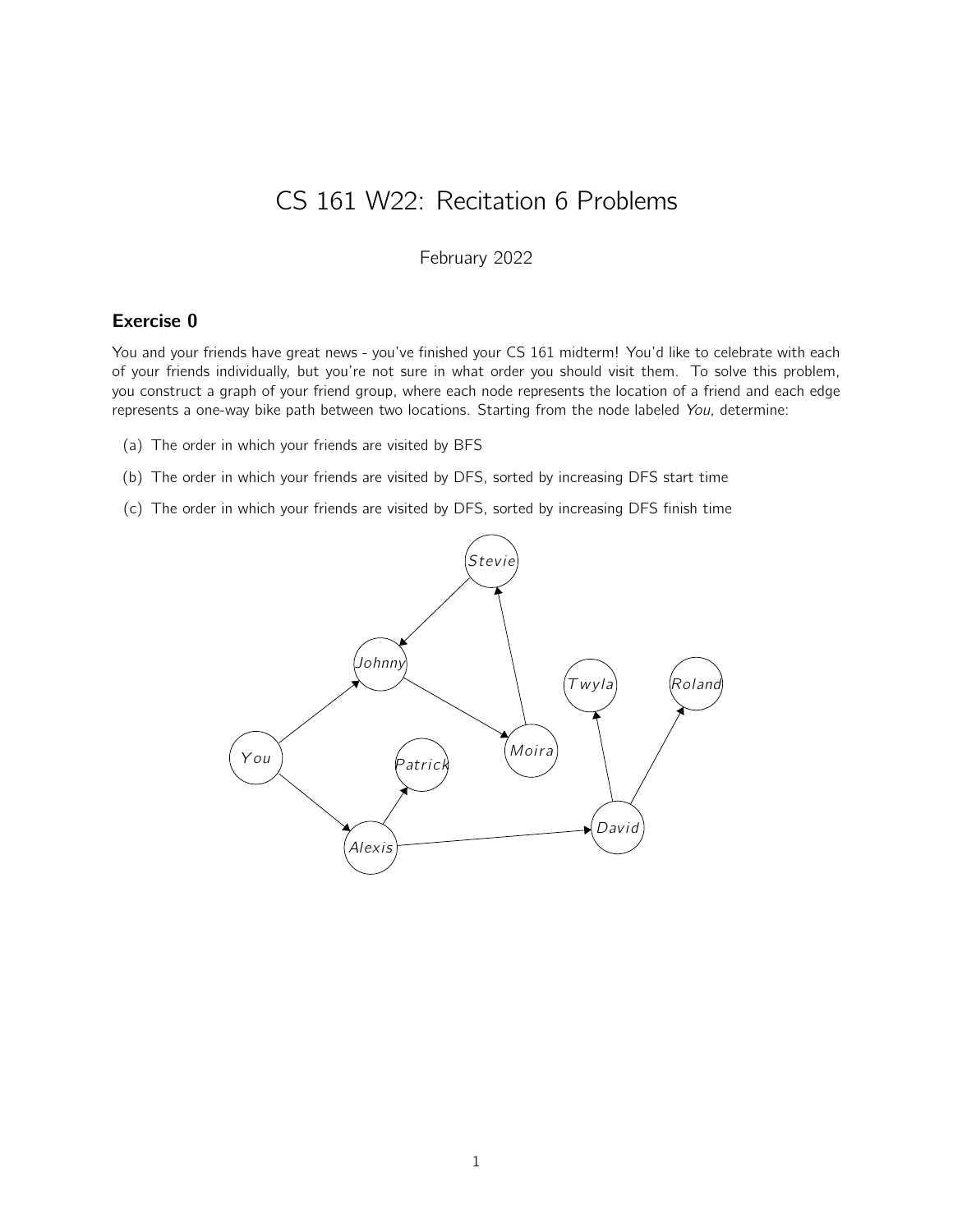## Exercise 1

A review on hashing: Assuming you are using a uniformly random hash function,

- 1. if you were to hash *n* items into  $b = n$  buckets, how many items would you expect to be hashed to the 3rd bucket? (Assume  $n > 3$ .)
- 2. in expectation, what is the number of items per bucket?
- 3. what is the probability that the 3rd bucket has exactly 3 items?
- 4. what is the big-O runtime of INSERT, DELETE, SEARCH, and SELECT where, for example, SELECT(5) finds the 5th smallest element in the hash table?